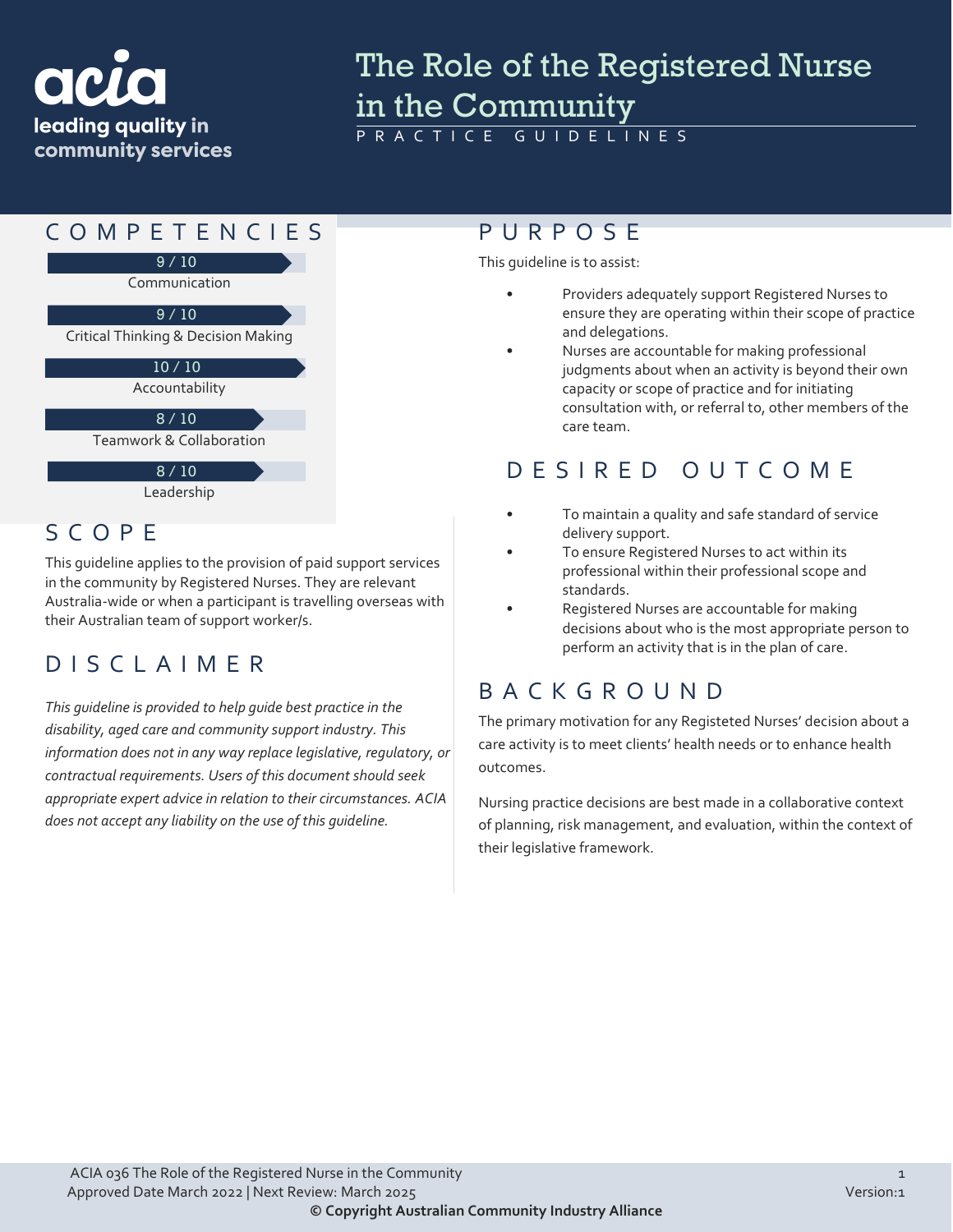#### DEFINITIONS & SUPPORTING INFORMATIO N

**Support Worker** - A paid person who assists people to perform tasks of daily living to participate in social, family and community activities in the person's home and their community. Support Workers have been commonly known in the past as attendant care worker, disability worker, aged care worker, community worker, homecare worker, care worker or paid carer.

**Service Provider** - Organisation or person accountable for the delivery of supports to Clients.

**Carer** - a person that provides supports to the Client at no cost (generally family or friend).

**Support Worker Competency** - trained and assessed as competent by a Registered Nurse or a person deemed competent by the provider to safely and appropriately perform a specified task as a support worker.

**Client** means the service user, participant, user, care recipient, consumer or person receiving the nursing or support services.

**Plan** means a Service Plan, Support Plan or Individual Plan (however titled – the plan) is a document developed in response to a request for service. It is developed by a Registered Nurse or a person deemed competent by the provider from the service provider, prior to the commencement of service delivery. It outlines the expected outcomes of the requested care/services and the tasks, duties and interventions required to meet the care and service needs of the client (within the parameters of the funding program). The plan guides and directs the individual support worker or Registered Nurse in their day-to- day delivery of the services.

**Registered Nurse** means a person who has completed the prescribed educational preparation, demonstrated competence for practice, and is registered and licensed with the Australian Health Practitioner Regulation Agency (AHPRA) as a Registered Nurse. The Registered Nurse must act within the scope of practice and requirements of a Registered Nurse, including supervision, reporting and professional development (APHRA, 2016; Carey et al., 2021; Middleton et al., 2022; Nanyonga et al., 2020; Nursing and Midwifery Board of Australia, 2016; Thomas-Hawkins et al., 2020; Venturato et al., 2007).

**Competent** means having been trained and assessed by a Registered Nurse or enrolled nurse or approved assessor as competent to safely and appropriately perform a specified task.

#### GUIDELINE

#### **Standards of Practice**

Registered Nurse practice is person-centred and evidence-based with preventative, curative, formative, supportive, restorative and palliative elements. Registered Nurses work in therapeutic and professional relationships with individuals, as well as with families, groups and communities. These people may be healthy and with a range of abilities or have health issues related to physical or mental illness and/or health challenges. These challenges may be posed by physical, psychiatric, developmental and/or intellectual disabilities.

Registered Nurse practice, as a professional endeavour, requires continuous thinking and analysis in the context of thoughtful development and maintenance of constructive relationships. To engage in this work, Registered Nurses need to continue to develop professionally and maintain their capability for professional practice. Registered Nurses determine, coordinate and provide safe, quality nursing. This practice includes comprehensive assessment, development of a plan, implementation and evaluation of outcomes. As part of practice, Registered Nurses are responsible and accountable for supervision and the delegation of nursing activity to enrolled nurses (ENs) and others.

Practice is not restricted to the provision of direct clinical care. Nursing practice extends to any paid or unpaid role where the nurse uses their nursing skills and knowledge. This practice includes working in a direct non-clinical relationship with clients, working in management, administration, education, research, advisory, regulatory, policy development roles or other roles that impact on safe, effective delivery of services in the profession and/or use of the nurse's professional skills. Registered Nurses are responsible for autonomous practice within dynamic systems, and in relationships with other health care professionals.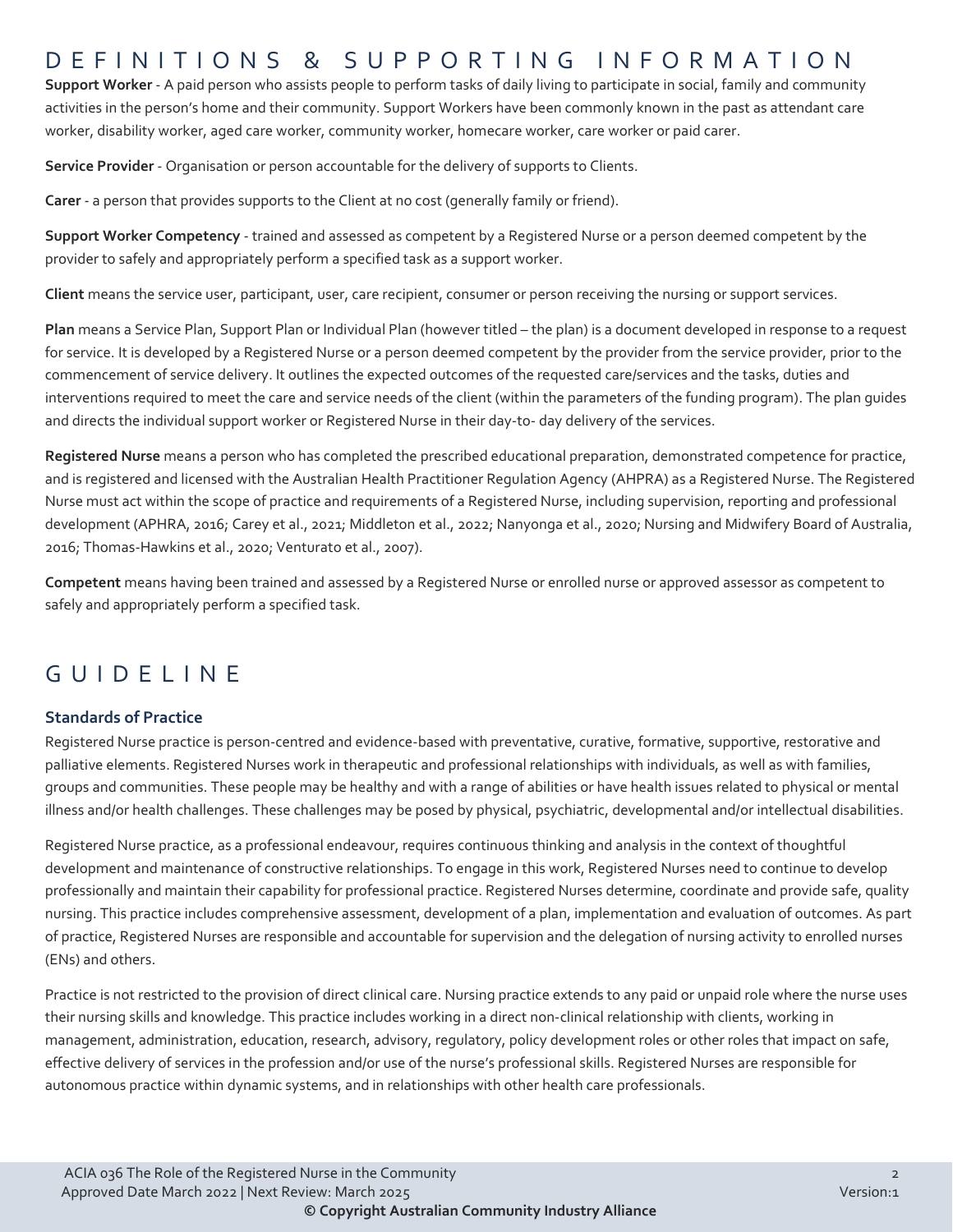Registered Nurse standards for practice consist of the following seven standards:

- Thinks critically and analyses nursing practice.
- Engages in therapeutic and professional relationships.
- Maintains the capability for practice.
- Comprehensively conducts assessments.
- Develops a plan for nursing practice.
- Provides safe, appropriate and responsive quality nursing practice.
- Evaluates outcomes to inform nursing practice.



### Nursing practice decisions summary guide



**EVALUATE** 

Document and evaluate and, if change still desired, commence process again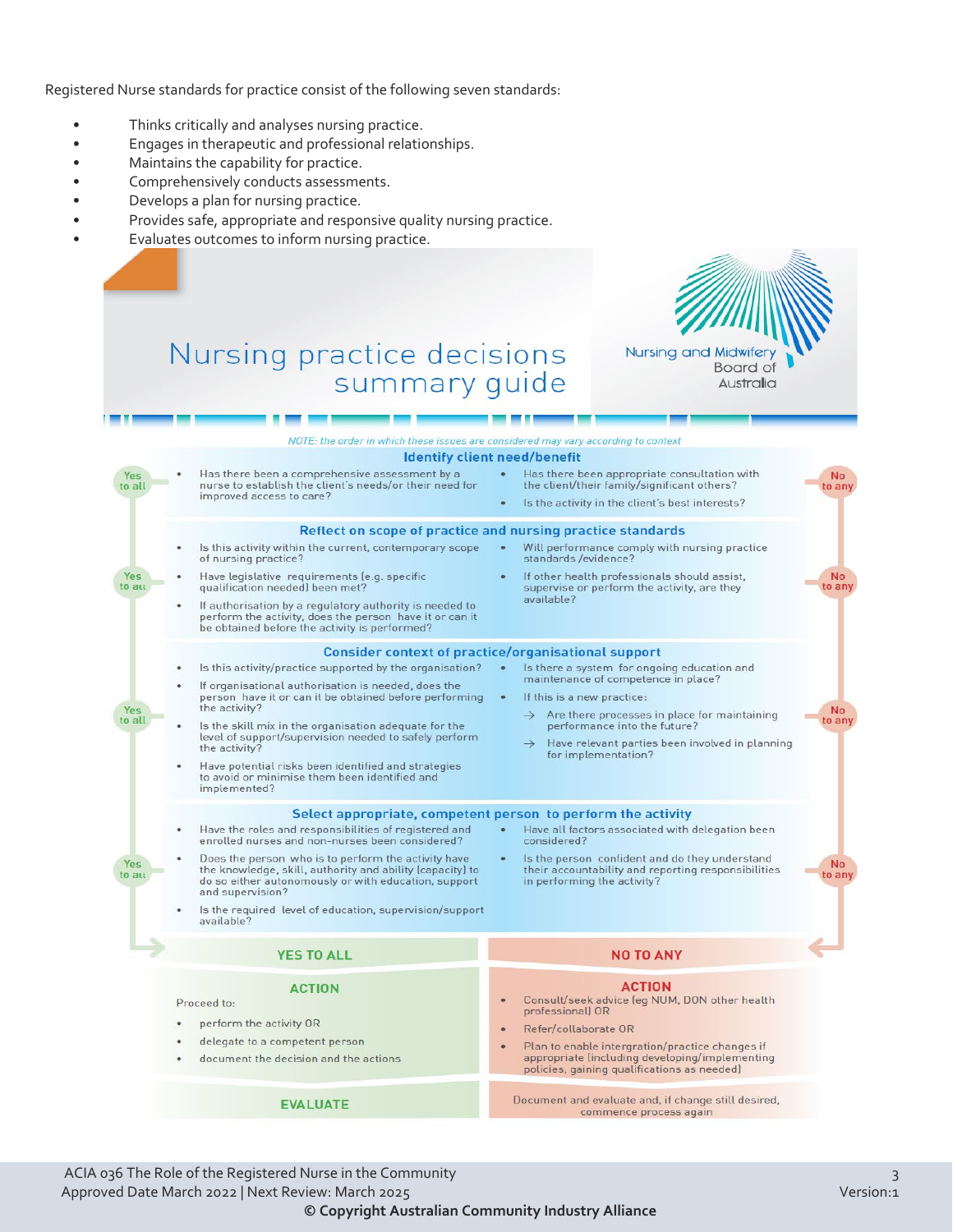#### **Clinical Leadership**

It is imperative that clinicians are afforded the opportunity for professional development and supported to develop leadership skills and attitudes to achieve clinical excellence and high quality service provision.

The organisation will adopt an approach where clinicians are supported to be clinical leaders, accountable for their practice and contributing towards sustained organisational improvement.

Inspiring shared purpose

• Clinicians are encouraged to create shared organisational values to deliver high quality care for clients, supporting families and communities. It also encompasses behaving appropriately in a way that reflects the organisations core principles and commitment to improving services.

Leading with care

• Clinicians will demonstrate essential personal qualities as leaders within the organisation understanding the unique qualities and needs of care of the care team and facilitate an environment that enables all workers within the team to function effectively and efficiently, ultimately resulting in positive outcomes.

Evaluating information

• Clinicians will seek out quality data and information and use this information to generate new ideas or make effective plans for improvement or change. The clinicians will ensure that their decisions are evidence based and meet the needs of all service recipients.

Connecting the service provision

• Leaders understand how different health services fit together, and how they must operate in an interconnected and interprofessional / multidimensional fashion. Clinicians will value the opinions of multidisciplinary teams and focus their care and service delivery around achieving positive outcomes utilising multiple professionals and resources.

Sharing the vision

• Leading clinicians will communicate a credible and compelling vision of where the organisation is heading, making it feel achievable, inclusive and exciting. Leading care professionals will encourage their care team to share and experience this vision, and collectively work toward clinical excellence.

Engaging the team

• Leaders will provide inclusive and collaborative care that demonstrates and values important contributions from all participants in delivering positive care outcomes and improvements to the care and service delivery.

Holding to account

• All health professionals agreeing to clear performance goals and quality indicators, supporting individuals and teams to be responsible for the care they deliver, and providing positive, balanced feedback to improve the care and service delivery. There is clarity about the organisations' expectations and successes, and clinicians practice with the independence and a greater level of clinical autonomy, knowing they are responsible within their role.

Developing capability

- Building capability and capacity to enable people to meet future health care challenges, using a range of experiences as a vehicle for individual and organisational learning, also acting as a role model for others' professional development. Influencing for results
- Leaders decide how to positively impact other team members, build positive relationships and use interpersonal organisational understanding to persuade and build collaboration to achieve optimal health outcomes.